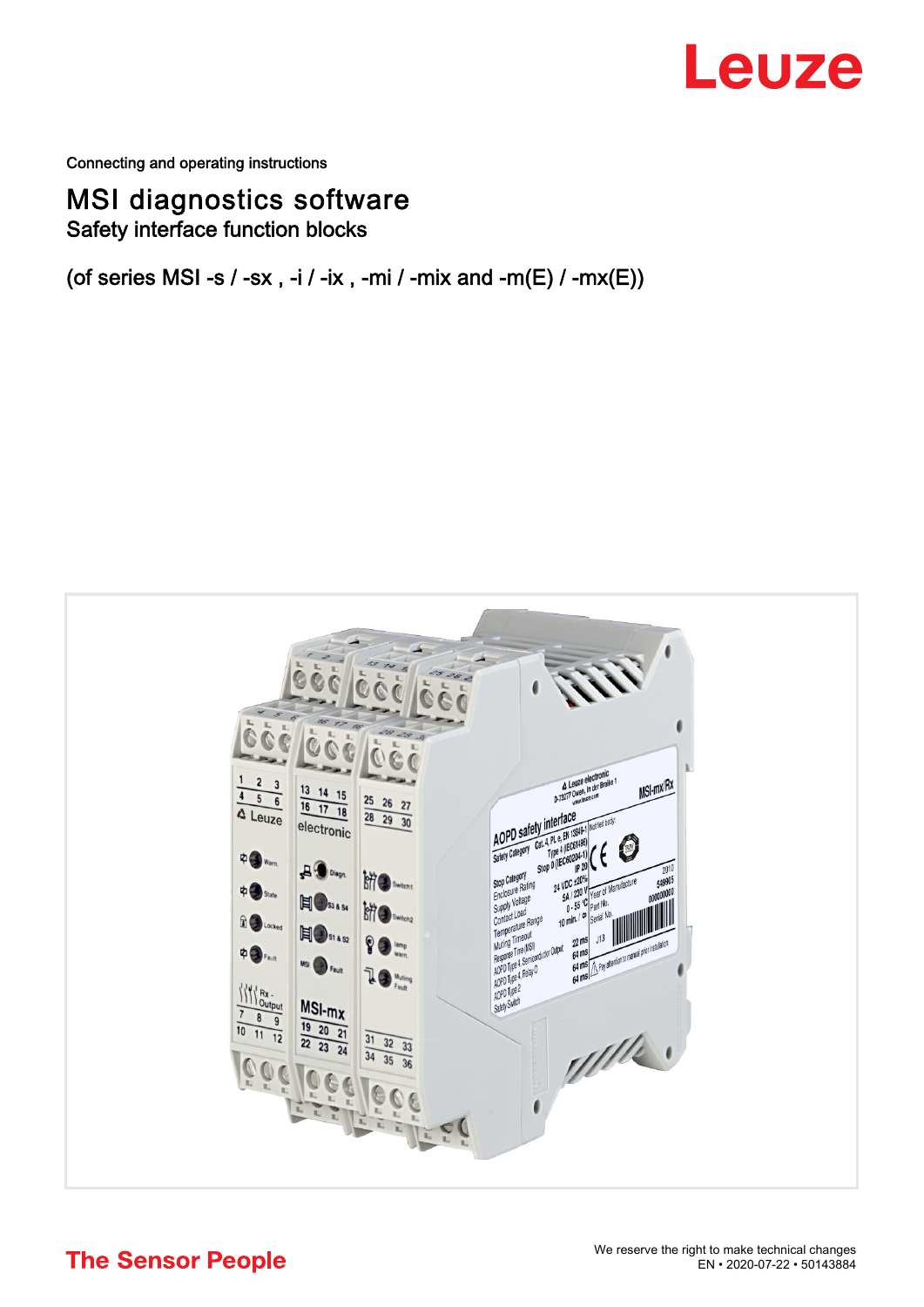

© 2020 Leuze electronic GmbH & Co. KG In der Braike 1 D-73277 Owen / Germany Phone: +49 7021 573-0 Fax: +49 7021 573-199 http://www.leuze.com info@leuze.com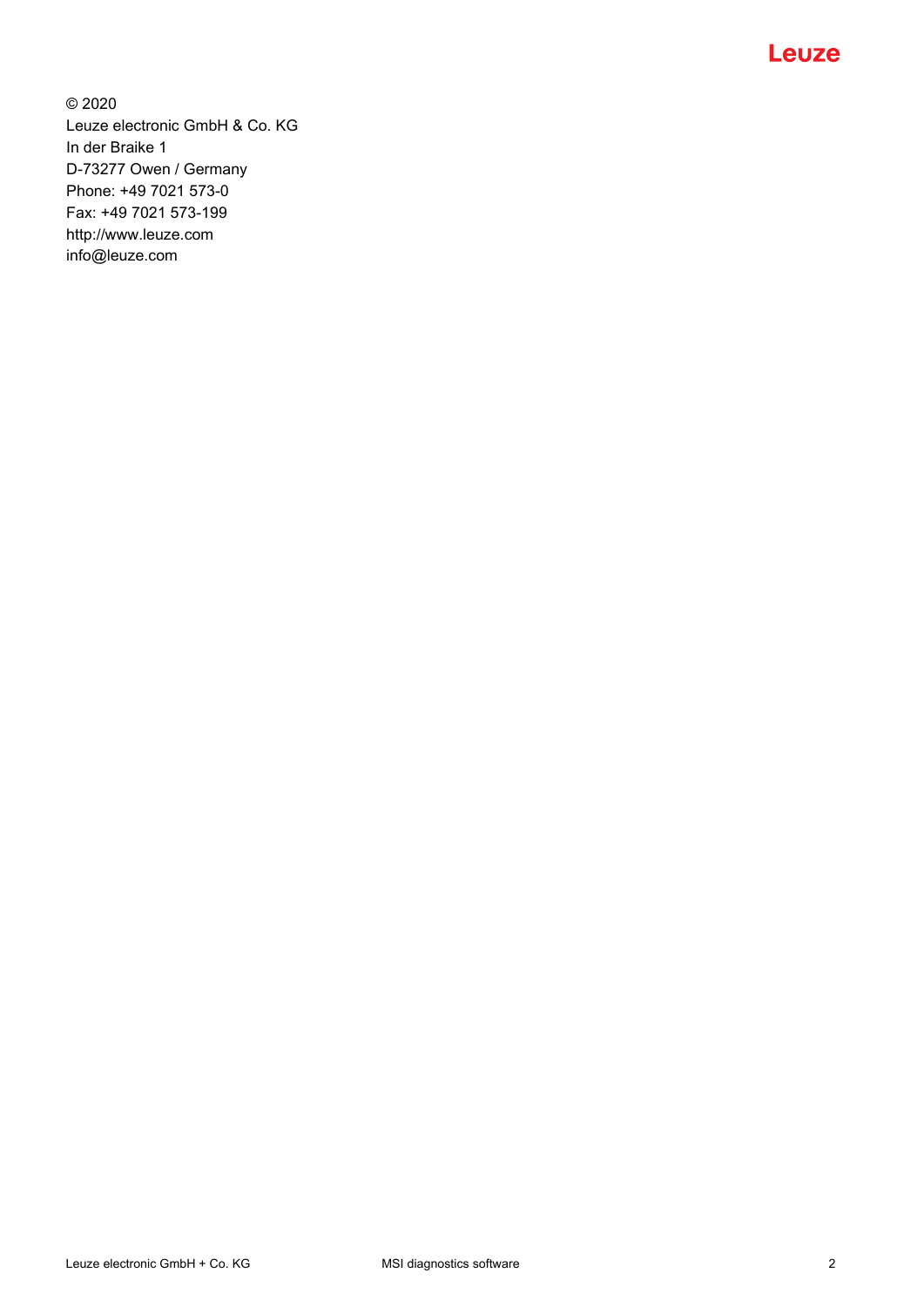# Leuze

| 1                |     |  |  |  |  |  |
|------------------|-----|--|--|--|--|--|
| 2 <sup>1</sup>   |     |  |  |  |  |  |
|                  | 2.1 |  |  |  |  |  |
|                  | 2.2 |  |  |  |  |  |
|                  | 2.3 |  |  |  |  |  |
|                  | 2.4 |  |  |  |  |  |
| 3                |     |  |  |  |  |  |
|                  | 3.1 |  |  |  |  |  |
|                  | 3.2 |  |  |  |  |  |
|                  | 3.3 |  |  |  |  |  |
|                  | 3.4 |  |  |  |  |  |
| $\boldsymbol{4}$ |     |  |  |  |  |  |
|                  | 41  |  |  |  |  |  |
| 5                |     |  |  |  |  |  |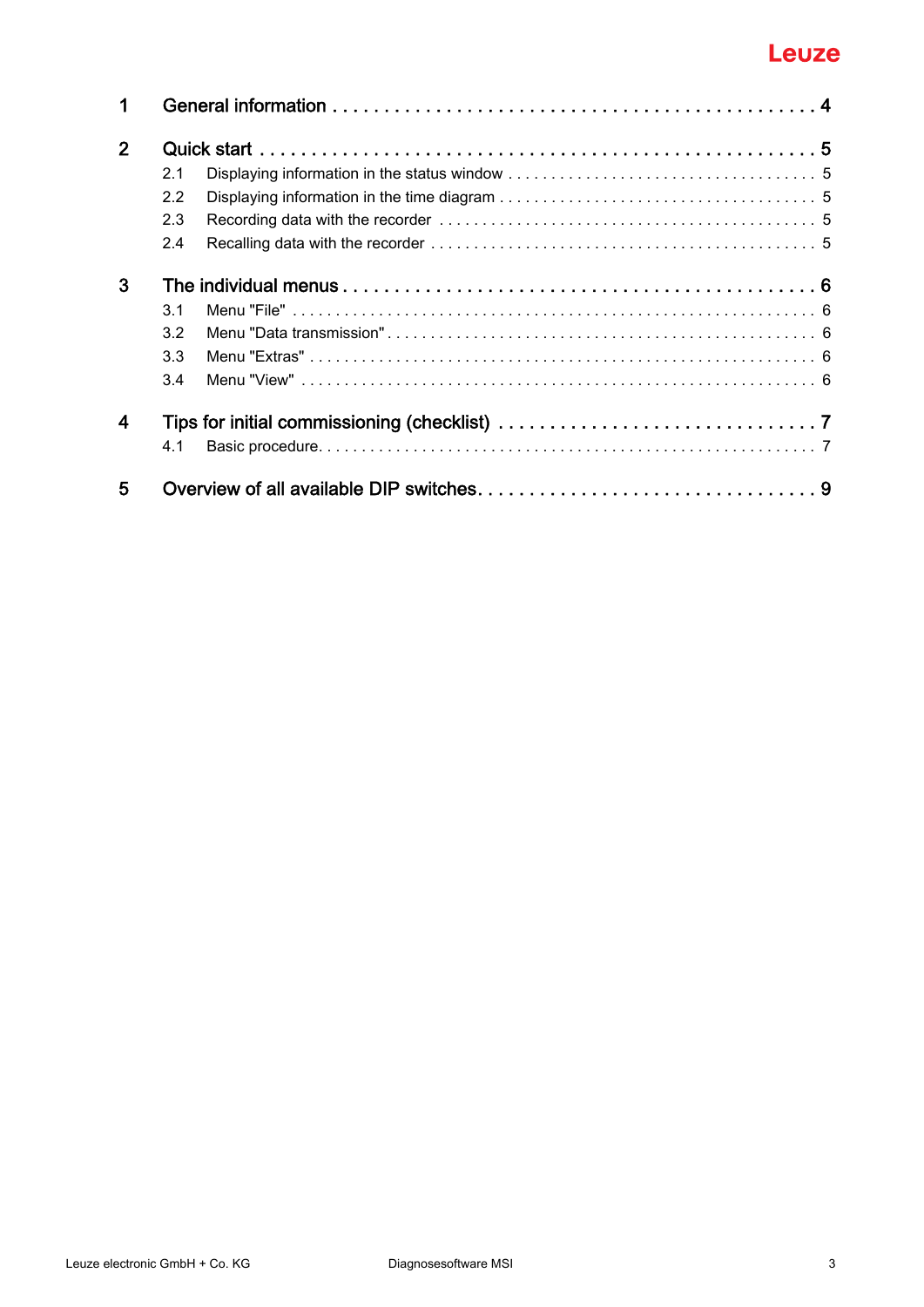

# <span id="page-3-0"></span>1 General information

The Msidiag allows you to diagnose the safety modules during commissioning or at any later time. An MSI selection provides you with a quick overview of the available clamp connections.

The status window contains further information regarding the connected MSI, such as sensor type and operating mode (once data transmission has begun).

In the time diagram, any number of self-definable terminals are displayed along a time axis, along with their input and output potentials. This function greatly simplifies both commissioning and troubleshooting.

A data recorder function with selectable trigger condition makes it possible to trace even the most difficult long-term errors.

Errors caused by improper connections, internal MSI hardware defects, or exceeded time limits are indicated in a separate window in plain text.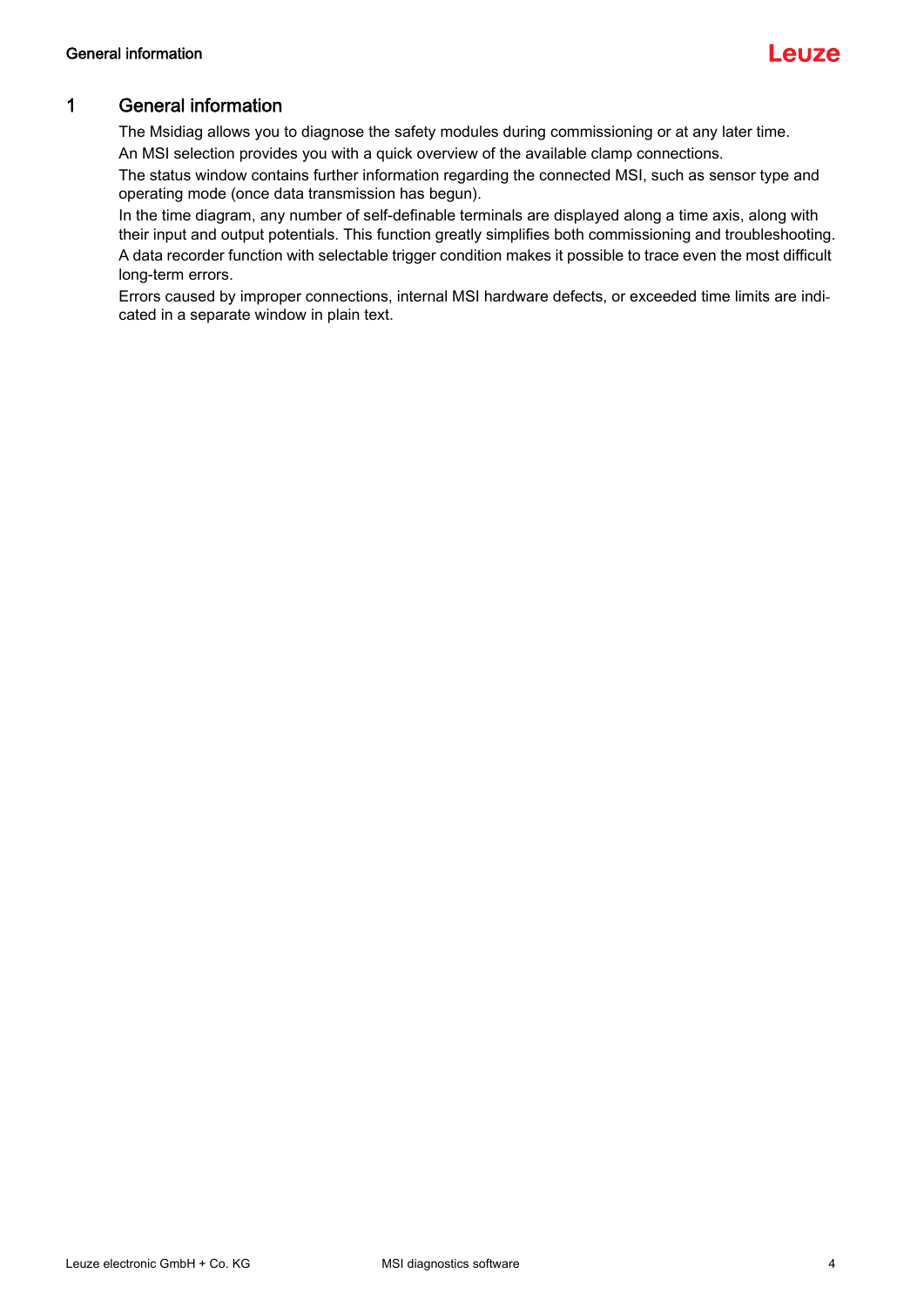## <span id="page-4-0"></span>2 Quick start

#### <span id="page-4-1"></span>2.1 Displaying information in the status window

- $\&$  Establish the connection from PC to MSI (via PC diagnostics cable).
- $\%$  Start the MSI diagnosis.
- Select the menu item "Data transmission" --> "Start" (the COM connection in the lower left corner of the diagnosis window is highlighted in green).
- Select "View" --> "Status window"

In the status window (located to the right of the MSI top view) you should now be able to see the current MSI settings (such as program version, types of sensors connected, and the selected operating modes). In the terminal view (at the bottom of the status window) you can get an initial overview of the terminal assignments for the MSI being diagnosed.

#### <span id="page-4-2"></span>2.2 Displaying information in the time diagram

 $\%$  Now change to "View" --> "Time diagram" in order to show individual terminals in their time sequence.

- $\%$  To select terminals, click with the mouse on the right side of the terminal window (small arrow pointing down next to the terminal number) and set the desired terminal number. A total of 9 terminals can be displayed at the same time.
- $\%$  To start the display, click on "Display start" and to stop, on "Display Stop".

#### <span id="page-4-3"></span>2.3 Recording data with the recorder

Click on "Recorder start".

The window for file selection is opened.

- $\%$  In this window, click on "OK" to open the pre-selected file 'default.log' for the recording.
- $\&$  Confirm the query for overwriting the file with "yes".
	- The recorder is now running.

The recorder records every signal change at >all< terminals.

- (You can now change any of the inputs on the MSI, e.g. interrupting sensors...)
- $\%$  To stop the recorder, click on "Recorder stop". The recording is now complete and the data are saved in the file 'default.log'.

## <span id="page-4-4"></span>2.4 Recalling data with the recorder

Click on "Playback start"

The window for file selection is opened.

 $\&$  In this window, click on "OK" to open the pre-selected file 'default.log' for the playback.

At the bottom edge of the time diagram, you can see a scroll bar used for controlling the red cursor in the time diagram (also possible by using cursor keys, page up/down, Pos 1, End or clicking with the mouse directly into the time diagram).

At the left side of the time diagram you can see the start and stop time of the recording. Under Current you can see the current date / time of the cursor position (red line) in the time diagram.

 $\%$  The terminals to be diagnosed can be changed later at any time, since records are always made for all terminals during recording.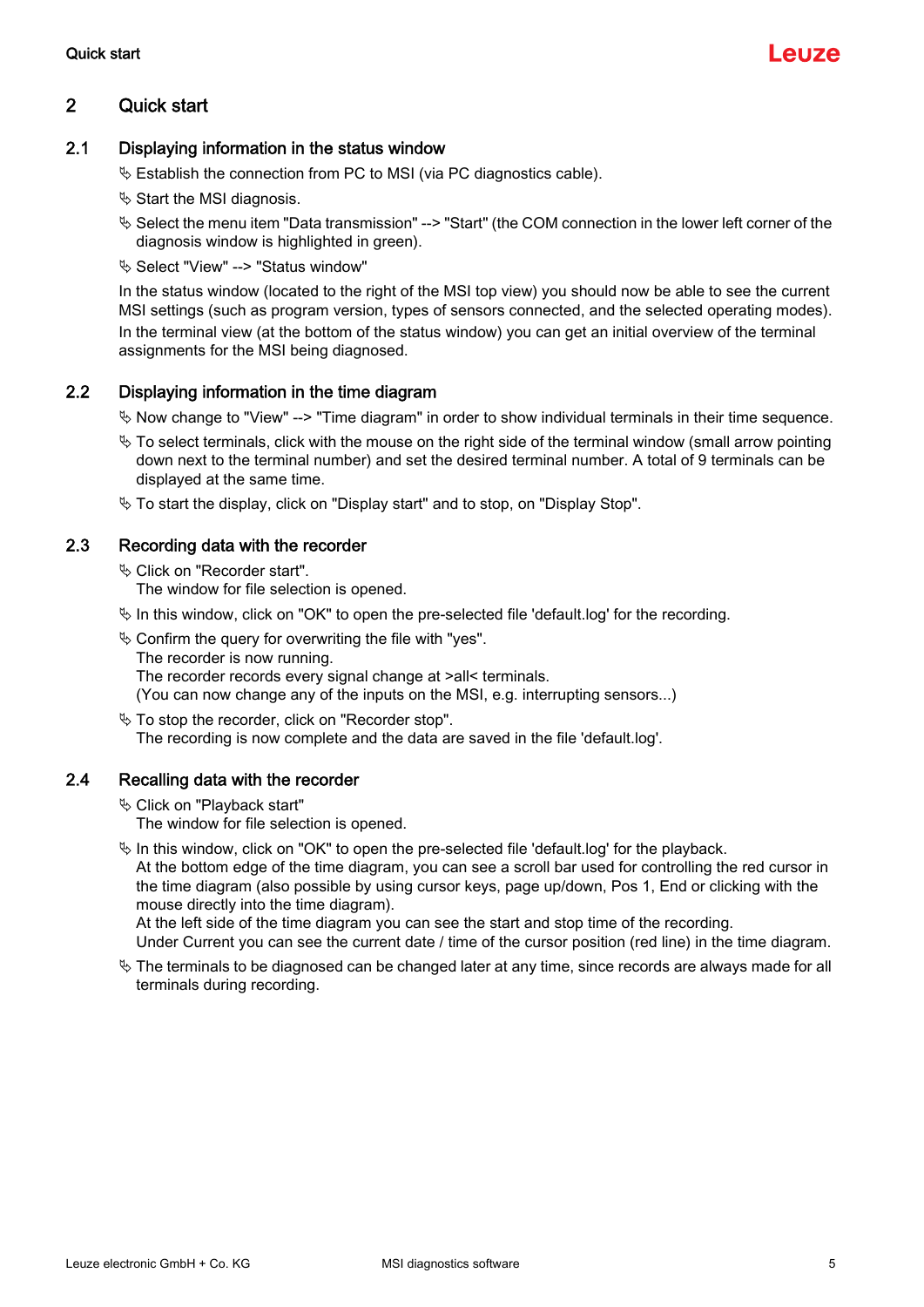## <span id="page-5-0"></span>3 The individual menus

## <span id="page-5-1"></span>3.1 Menu "File"

- Start and stop data recorder Record the data received by the MSI.
- Start and stop playback Playback recorded data.
- Print
	- Prints the current window.
- End
	- Ends Msidiag.

#### <span id="page-5-2"></span>3.2 Menu "Data transmission"

• Start and stop Switches the online visualization off and on.

#### <span id="page-5-3"></span>3.3 Menu "Extras"

- Languages Select German or English as the operating language.
- COM connection Select the serial connection to be used COM1...COM4.

#### <span id="page-5-4"></span>3.4 Menu "View"

- Status window Overview of the connected MSI, such as version number, safety inputs, muting inputs and safety door contacts
- Selected operating mode, such as restart interlock, feedback circuit Additional information regarding relay prefailure warning and current relay cycles Start test emulation, time monitoring (during cyclical) Muting sensor test, time monitoring (during muting) Muting operating mode (simple or double)
- Time diagram Operate and visualize the data records Setting of the terminals to be visualized Set a trigger Start / stop the playback Start / stop the recorder Start / stop the display
- MSI selection By clicking on the MSI type designation, you can receive an overview of the terminal assignments and top view of the corresponding MSI. Menu "?"
- Help This help text
- About Information about the program Msidiag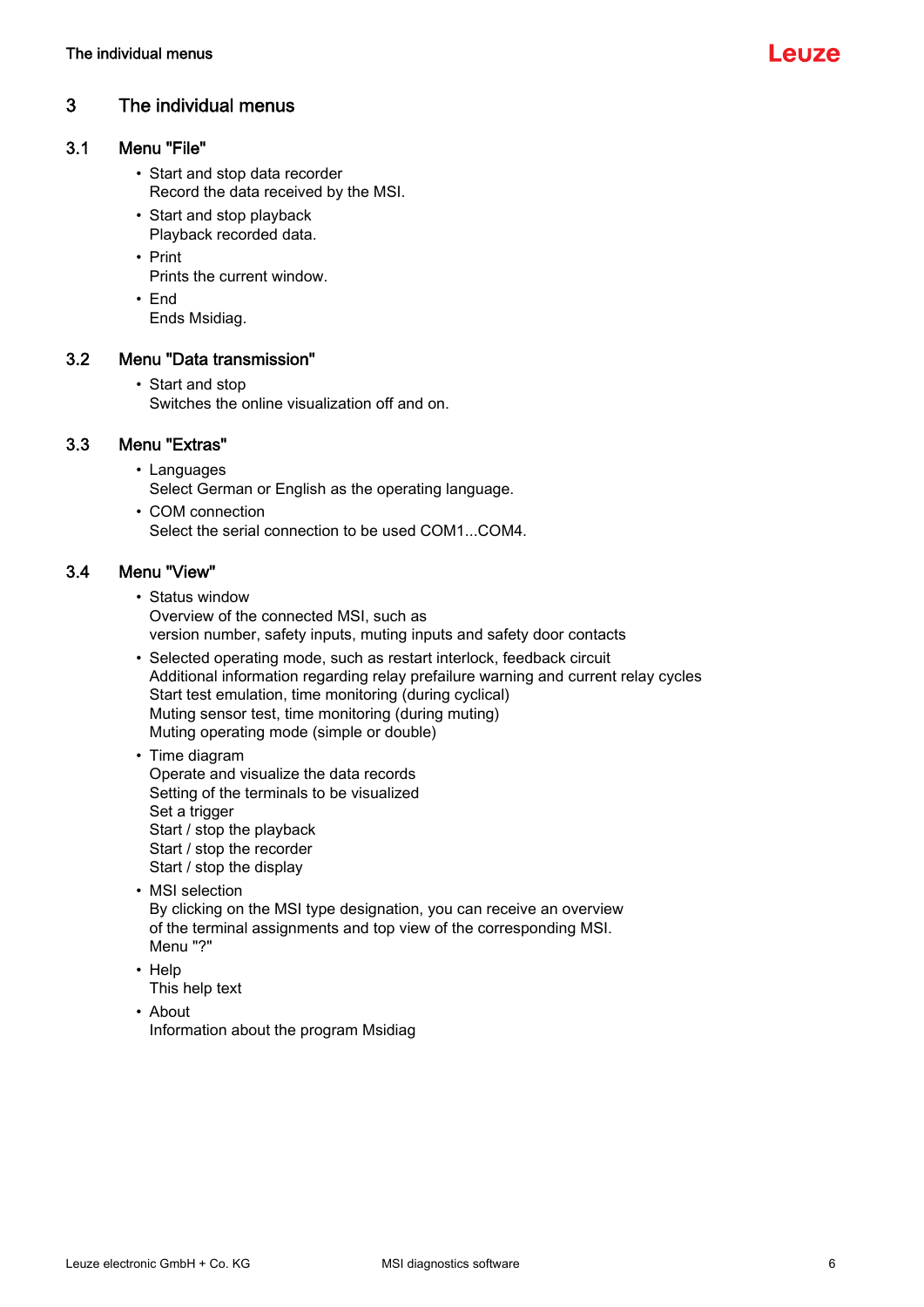

## <span id="page-6-0"></span>4 Tips for initial commissioning (checklist)

Problems during commissioning are often due to simple causes. The following checklist is intended to help you check that the switch settings and terminals wiring are correct.

#### <span id="page-6-1"></span>4.1 Basic procedure

Check the points in the order given. The questions ( ) must be answered with Yes.

- ( ) Has the connection been made between the PC and MSI?
- () Is the power supply to the MSI intact (terminal  $4 = +24$  V, terminal  $9 = 0$  V)?
- ( ) Choose the operating mode "With" or "Without" restart interlock: If "With", does terminal 13 go to +24 V via NO contact and terminal 14 to 0 V? If "Without", does terminal 13 go to 0 V and terminal 14 to +24 V?
- ( ) Change to "View" -> "Status window"
- ( ) "Data transmission" -> "Start"
- ( ) Are terminals 15 and 24 flashing (indicates that data connection is OK)?
- ( ) Are all of the inputs S1..S4, ME1..ME4 and SS1a..SS2b WITHOUT a red background? If not, then continue to monitor these specific inputs! N.c. means that the connected sensor type was not recognized, which can be due to the following reasons:

S1..S4: (safety inputs) terminals 22, 23, 16, 17 No sensor connected (or no wire bridge to the corresp. test output) Sensor incorrectly connected Sensor interrupted (or no power supply)

#### RULE

- Connect sensor type 4, semiconductor output (e.g. COMPACT) >without< test directly to e.g. S1 and S2
- For sensor type 4, relay output (e.g. ROBUST type 4), connect test outputs T1 and T2 via relay outputs to e.g. S1(S3) and S2(S4) (uncrossed), i.e. connect T1 via relay contact to S1 and T2 via relay contact to S2.
- For sensor type 2, semiconductor output (e.g. ECO, ROBUST type 2) connect test output to transmitter test input, receiver output to safety input (S1..S4), crossed connection, i.e. if T1 to test input, then receiver output to S2 (S4) or if T2 to test input, then receiver output to S1 (S3).
- Unused inputs must be connected from T1 to S1(S3) or T2 to S2(S4) by means of wire bridges.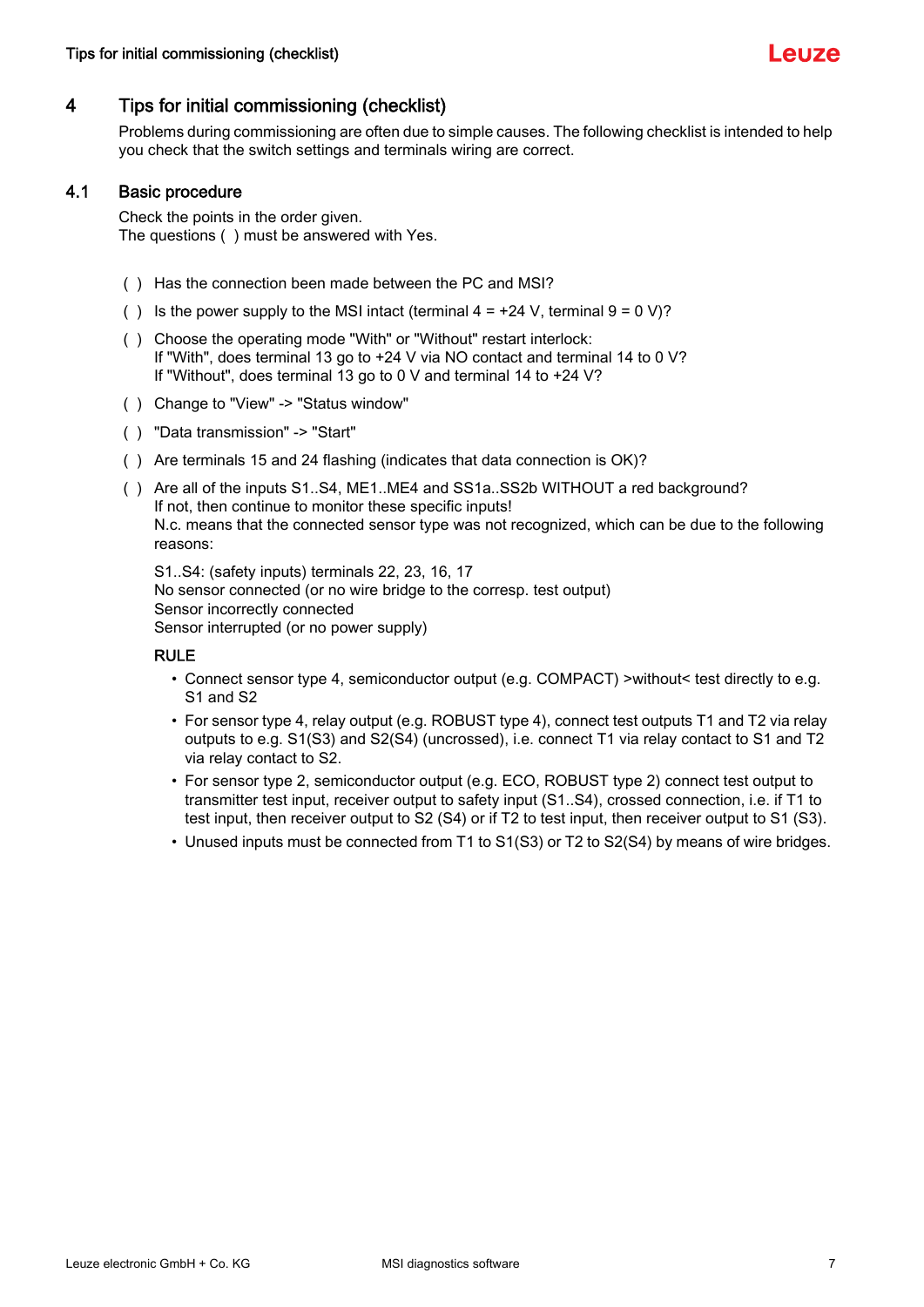

M1..M4: (muting sensor inputs) terminals 20, 21, 31, 32 --> only relevant for muting components

• If >non-testable sensors< are used, then move the DIP switch (MU3) on the I/O card (right card in the MSI) to the up position

Wire muting sensor for dark switching Corresp. muting sensor input M1..M4 turns green if dampened

• If >testable sensors< are used, then move the DIP switch (MU3) on the I/O card (right card in the MSI) to the down position

Wire test as for type 2 semiconductor output (->S1..S4) (crossed) Wire muting sensor for dark switching Corresp. muting sensor input M1..M4 turns green if dampened

- Unused inputs do not need to be connected.
- Depending on the type of sensor connected to S1 and S3, it may be necessary to set the two DIP switches on the I/O card:
	- Type 2 sensor (e.g. ECO or ROBUST type 2) to S1 -> MU4 up in position "S1 only"
	- Type 4 sensor (e.g. COMPACT or ROBUST type 4) to S1, S2 -> MU4 down in position S1 and S2
	- Type 2 sensor to S3

-> MU5 up in position "S3 only"

- Type 4 sensor to S3, S4
	- -> MU5 down in position S3 and S4

If the setting is incorrect, the MSI reports this error as soon as the connected sensor is recognized at the corresponding input (S1..S4).

- SS1.1..SS2.2: (safety doors) terminals 25, 26, 34, 35
	- The safety door inputs act like type 4 relay sensors (or like wire bridges) i.e. connect test outputs T1 and T2 via safety door contacts to e.g. SS1.1 and SS1.2 (uncrossed, i.e. connect T1 via 1st door contact to SS1.1 and T2 via 2nd door contact to SS1.2), SS2 analog to this
	- Unused inputs must be connected from T1 to SS1.1(SS2.1) or T2 to SS1.2(SS2.2) by means of wire bridges.

#### ( ) Reset input, terminal 13

Without restart interlock = 0 V (terminal 13 red) With restart interlock = high-impedance (terminal 13 yellow) Or when reset button is pressed (terminal 13 green)

( ) EDM input, terminal 14 (EDM = External Device Monitoring -> contactor monitoring) Without restart interlock = +24 V (terminal 14 green) With restart interlock depending on the type of contactor monitoring

#### • Dynamic contactor monitoring

DIP switch DS2 down - on the CPU card (card with diagnostic socket) MSI output "off" then 0 V (feedback circuit is closed) (terminal 14 red) MSI output "on" then high-impedance (feedback circuit has opened) (terminal 14 yellow)

#### • Static or without contactor monitoring

DIP switch DS2 up - on the CPU card (card with diagnostic socket) MSI output "off" then 0 V (feedback circuit is closed) (terminal 14 red) MSI output "on" then high-impedance or 0 V (terminal 14 yellow or red) -> is not tested

( ) All of the basic functions of the MSI are now available.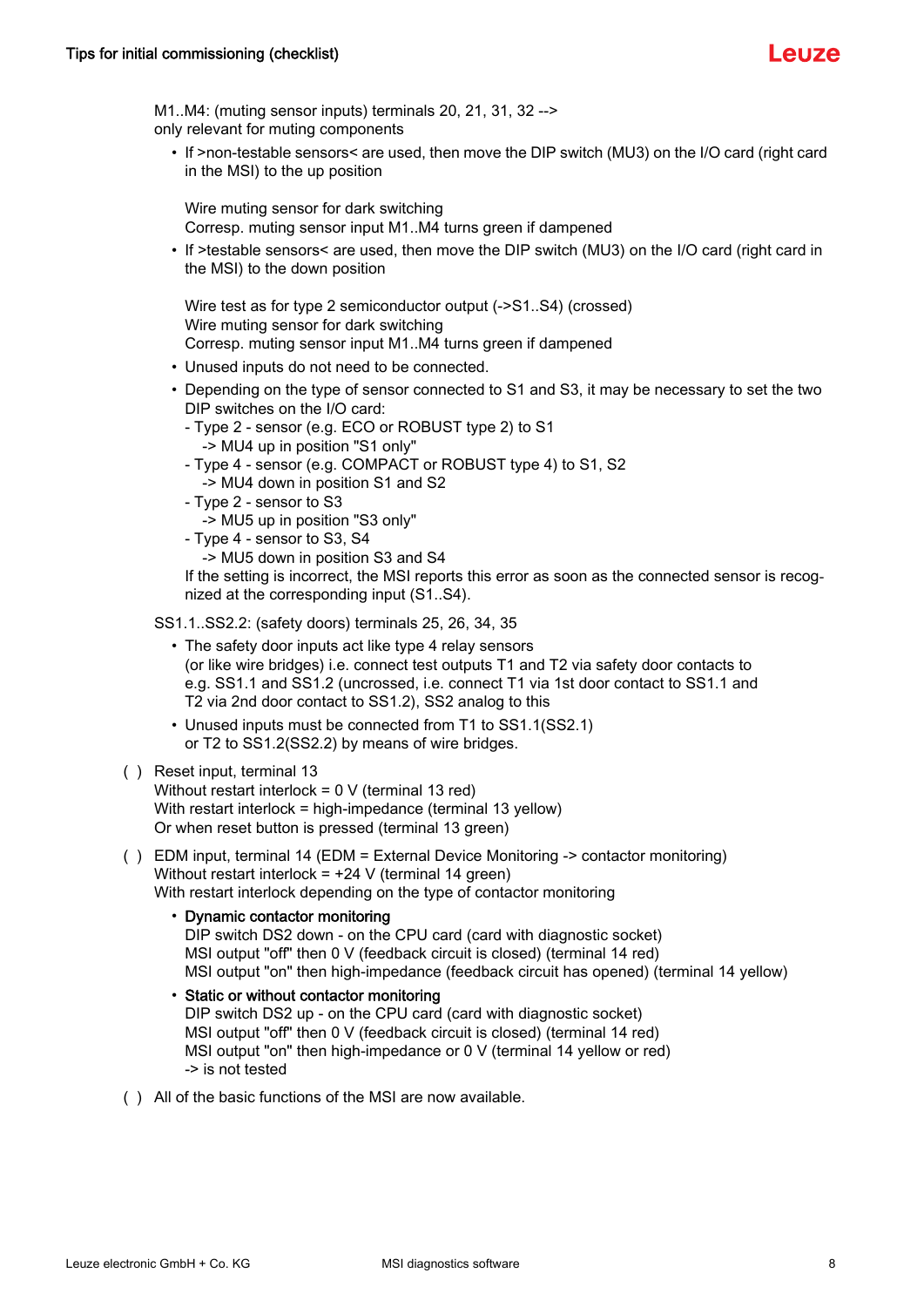

# <span id="page-8-0"></span>5 Overview of all available DIP switches

Factory setting: all DIP switches down

| Relay card                                               |                                | (left card in the MSI) only in X versions of the MSI                                                                                                                                                                                                                                                                                                                                            |  |                    |          |  |
|----------------------------------------------------------|--------------------------------|-------------------------------------------------------------------------------------------------------------------------------------------------------------------------------------------------------------------------------------------------------------------------------------------------------------------------------------------------------------------------------------------------|--|--------------------|----------|--|
|                                                          | Warning relay switching cycles |                                                                                                                                                                                                                                                                                                                                                                                                 |  | 1,000,000 RX2 down | RX1 down |  |
|                                                          | Warning relay switching cycles |                                                                                                                                                                                                                                                                                                                                                                                                 |  | 500,000 RX2 up     | RX1 down |  |
|                                                          | Warning relay switching cycle  |                                                                                                                                                                                                                                                                                                                                                                                                 |  | 200,000 RX2 down   | RX1 up   |  |
|                                                          | Warning relay switching cycles |                                                                                                                                                                                                                                                                                                                                                                                                 |  | 100,000 RX2 up     | RX1 up   |  |
| CPU card                                                 |                                | (card with diagnostic connector)                                                                                                                                                                                                                                                                                                                                                                |  |                    |          |  |
|                                                          | DS4 always down -- no function |                                                                                                                                                                                                                                                                                                                                                                                                 |  |                    |          |  |
|                                                          | DS3 down                       | "Without start interlock" only available in the operating mode "Without start/<br>restart interlock"<br>(terminal $13 = 0$ V, terminal $14 = 24$ V)<br>Meaning: No test procedure necessary for the sensor connected to S1                                                                                                                                                                      |  |                    |          |  |
|                                                          |                                | "Start/restart interlock" for all other operating modes<br>The "start/restart interlock" operating mode is selected with terminal 13<br>"Reset" via a start button at 24 V DC and terminal 14 "EDM" (via feedback<br>contacts) at 0 V.                                                                                                                                                          |  |                    |          |  |
|                                                          | DS3 up                         | "Start interlock only" only available in the operating mode "With start interlock/<br>without restart interlock"<br>(terminal $13 = 0$ V, terminal $14 = 24$ V)<br>Meaning: A test procedure is necessary for the sensor connected to S1<br>(startup test). For MSI-i /-ix /-mi /-mix, remote-controlled operation via Clear/<br>Test terminal 20 is also possible (e.g. startup test via PLC). |  |                    |          |  |
|                                                          | D <sub>2</sub> down            | Dynamic contactor monitoring (contactors are monitored in the ON and OFF<br>state) only in the operating mode "With start/restart interlock" -> terminal 13,<br>14                                                                                                                                                                                                                              |  |                    |          |  |
|                                                          | DS2 up                         | Static contactor monitoring (contactors are monitored only in the OFF state) or<br>without contactor monitoring (terminal 14 to 0 V / 24 V DC, depending on the<br>operating mode)                                                                                                                                                                                                              |  |                    |          |  |
|                                                          | $MSI - m(E)$ / - $mx(E)$ only  |                                                                                                                                                                                                                                                                                                                                                                                                 |  |                    |          |  |
|                                                          | DS3 down                       | Muting restart possible<br>i.e. at least one muting sensor dampened and sensor to be muted dampened,<br>then a muting restart is possible via RESET button (press 2 times).                                                                                                                                                                                                                     |  |                    |          |  |
|                                                          | DS3 up                         | No muting restart possible                                                                                                                                                                                                                                                                                                                                                                      |  |                    |          |  |
| MSI-i / -ix / -mi / -mix only                            |                                |                                                                                                                                                                                                                                                                                                                                                                                                 |  |                    |          |  |
|                                                          | DS1 down                       | Cycle time limit = 30 sec.                                                                                                                                                                                                                                                                                                                                                                      |  |                    |          |  |
|                                                          | DS1 up                         | Cycle time limit = 30 min.                                                                                                                                                                                                                                                                                                                                                                      |  |                    |          |  |
| IOX card (right card in the MSI), MSI -mx(E) / -mix only |                                |                                                                                                                                                                                                                                                                                                                                                                                                 |  |                    |          |  |
|                                                          | MU5 down                       | For double muting type 4 sensor to S3 & S4 (area 2)                                                                                                                                                                                                                                                                                                                                             |  |                    |          |  |
|                                                          | MU5 up                         | For double muting type 2 sensor to S3 (area 2)                                                                                                                                                                                                                                                                                                                                                  |  |                    |          |  |
|                                                          | MU4 down                       | For single/double muting type 4 sensor to S1 & S2 (area 1)                                                                                                                                                                                                                                                                                                                                      |  |                    |          |  |
|                                                          | MU4 up                         | For single/double muting type 2 sensor to S1 (area 1)                                                                                                                                                                                                                                                                                                                                           |  |                    |          |  |
|                                                          | MU3 down                       | Testable muting sensors                                                                                                                                                                                                                                                                                                                                                                         |  |                    |          |  |
|                                                          |                                |                                                                                                                                                                                                                                                                                                                                                                                                 |  |                    |          |  |